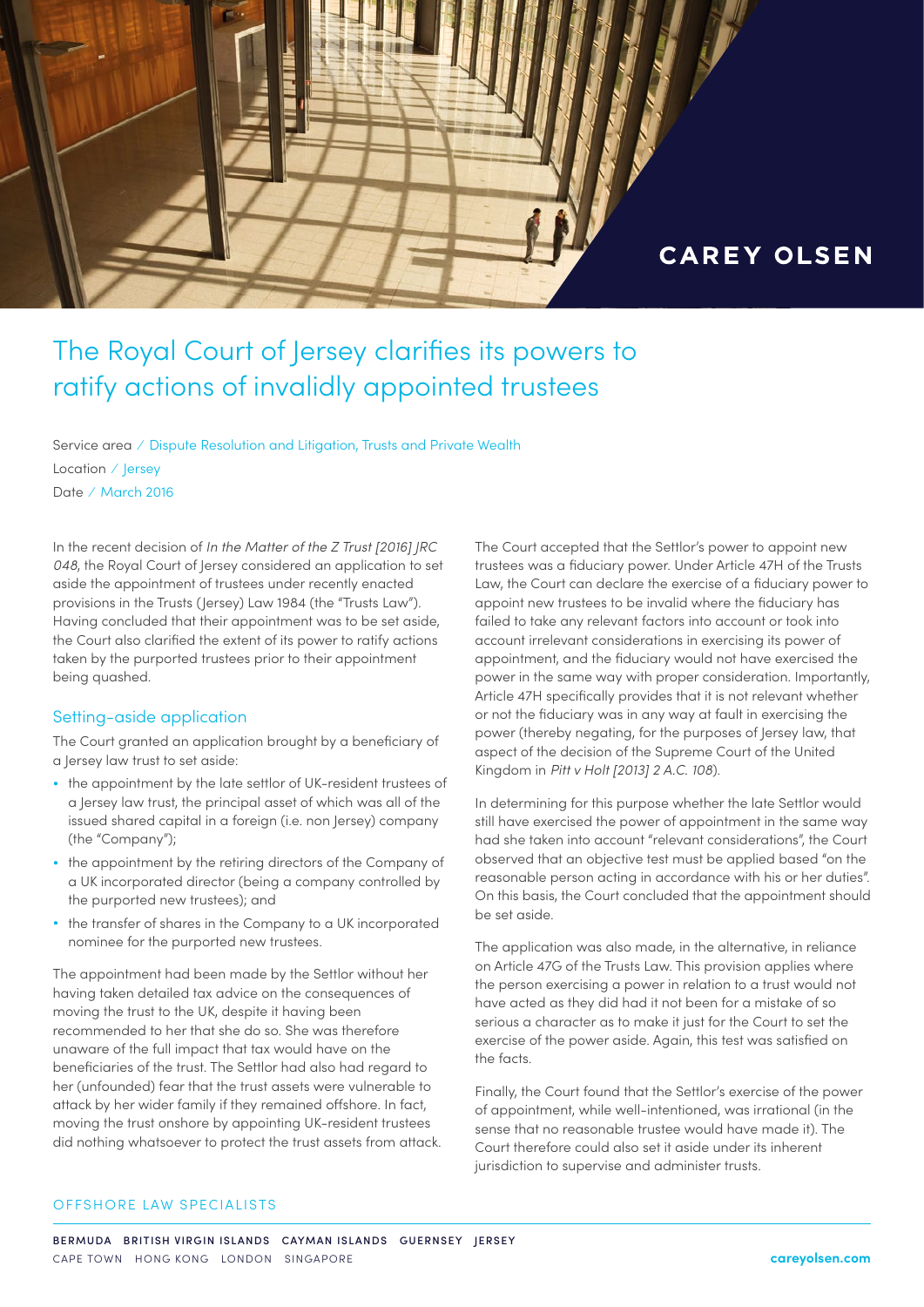Article 47I(3) of the Trusts Law allows the Court to make orders consequential upon an order under 47G or 47H. In the instant case, the Court relied on this provision to set aside the transfer of shares in the Company and the appointment of the UK director. Importantly, the Court found that these transactions were undertaken for the sole purpose of giving effect to the exercise of the power of appointment and, accordingly, were treated as one related transaction. The Court was satisfied that making this order would not affect the position of a third party purchaser of real property from the Company who had not had notice of the grounds upon which the UK director's appointment might be avoided.

Although the effect of the orders was to reinstate the retired trustee as trustee and to deem it to have continued as trustee throughout, the Court accepted that the retired trustee would not choose to resume trusteeship in the circumstances and gave directions blessing the retired trustee's decision to appoint a new trustee chosen by the beneficiary. The Court made further orders under Article 45 of the Trusts Law releasing both (i) the retired trustee from any liability for not having discharged its duty to administer the trust during the period when it thought it had retired and been replaced by the purported trustees and (ii) the purported trustees from liability for inter-meddling with the trust property as trustees de son tort.

# Ratification

In light of the setting-aside of the appointment of the purported trustees, the beneficiary sought ratification of the actions taken during the course of their purported trusteeship.

In the earlier case in *Re BB, A and D 2011 JLR 672* the Court ratified certain actions of a trustee de son tort (the trustee in that case not having been appointed by the correct power holder – so that was a case of a void appointment rather than a voidable one), which it did in the exercise of its inherent jurisdiction to "supervise and where necessary or appropriate [to] intervene in the administration of the trust". The Court considered that this jurisdiction arose from the need to avoid the havoc that would be caused from having to unscramble all of the actions of the purported trustees over several years and the trustees seeking to recover trust property from beneficiaries who had received it. However, the principle relied on in that case had not been the subject of any further judicial scrutiny and had attracted adverse commentary. Accordingly, the Court took the opportunity to clarify the scope of its jurisdiction to ratify or confirm actions taken by purported trustees.

The Court referred to three forms of ratification, which it said may have the same practical result but are conceptually different:

- Confirmation by perfection of an imperfect act or transaction – for example, confirmation by a principal of a contract entered into by an agent without authority.
- Confirmation by replacement of a doubtful transaction by a valid one with similar effect – i.e. where a state of affairs that was intended to have been effected by a doubtful transaction is brought into effect by a second, fully effective, transaction. It is crucial for this form of confirmation that the power remains exercisable.

• Confirmation by non-intervention in acts or omissions which may not have been authorised but which were acted upon, with the effect that the trusts are administered on the same basis as if those acts or omissions had been authorised. The justification for non-intervention would be that the havoc and distress caused to the beneficiaries would outweigh the benefit in the trustee seeking to restore to the trust fund the value lost through the invalid acts. This form of confirmation will not be available if nothing has been done to give effect to the purported exercise of the power – for instance, if trust property purportedly appointed to a beneficiary absolutely has not in fact been transferred and remains in the trustee's hands.

The Court drew a distinction between validation of invalid exercises of (i) administrative powers and (ii) dispositive powers, which involve a change in the trusts on which the property is held and potentially the transfer of the property to a beneficiary. In relation to dispositive powers, the first form of confirmation (i.e. the Court perfecting or validating a hitherto invalid exercise of the power) would be for the Court to vary the trust, which the Court noted that it has no power to do save (i) in accordance with the Court's statutory jurisdiction under Article 47(1) of the Trusts Law to consent on behalf of minor, unborn and unascertained beneficiaries to vary a trust in a case where all adult beneficiaries consent or (ii) in the context of a compromise of a dispute concerning a trust. Accordingly, while the Court could ratify the purported exercise of administrative powers (even in cases where the trustees themselves would not have had power to do what the Court would authorise), the Court had no power to ratify the purported exercise of dispositive powers.

Whilst having much the same effect as ratification, the Court considered that orders based on the second and third forms of confirmation would be preferable in the circumstances of the case. In particular:

- The present case was different from Re BB where the goal was to preserve the validity of acts undertaken by the purported trustees, whereas the present case involved the destruction of the validity of the appointment of the trustees – the exact opposite of ratification. However, there was no difficulty in confirming the desired acts (and not confirming those which were not desired to be preserved) by the trustee re-exercising the power to the same effect or continuing to administer the trusts as if the chosen acts were valid.
- Certain of the acts sought to be confirmed were acts of the Company, as to which there was doubt that the Court had power to ratify. However, there was no difficulty in the Court directing the trustee to procure that the Company continued to be administered as if the transactions had been procured or permitted by duly authorised trustees.
- The consequence of the Court ratifying the administrative actions of the purported trustees, including allowing the sale of property by the Company, might have been to deem the affairs of the Company to have been administered in the UK for tax purposes.

**Continued**